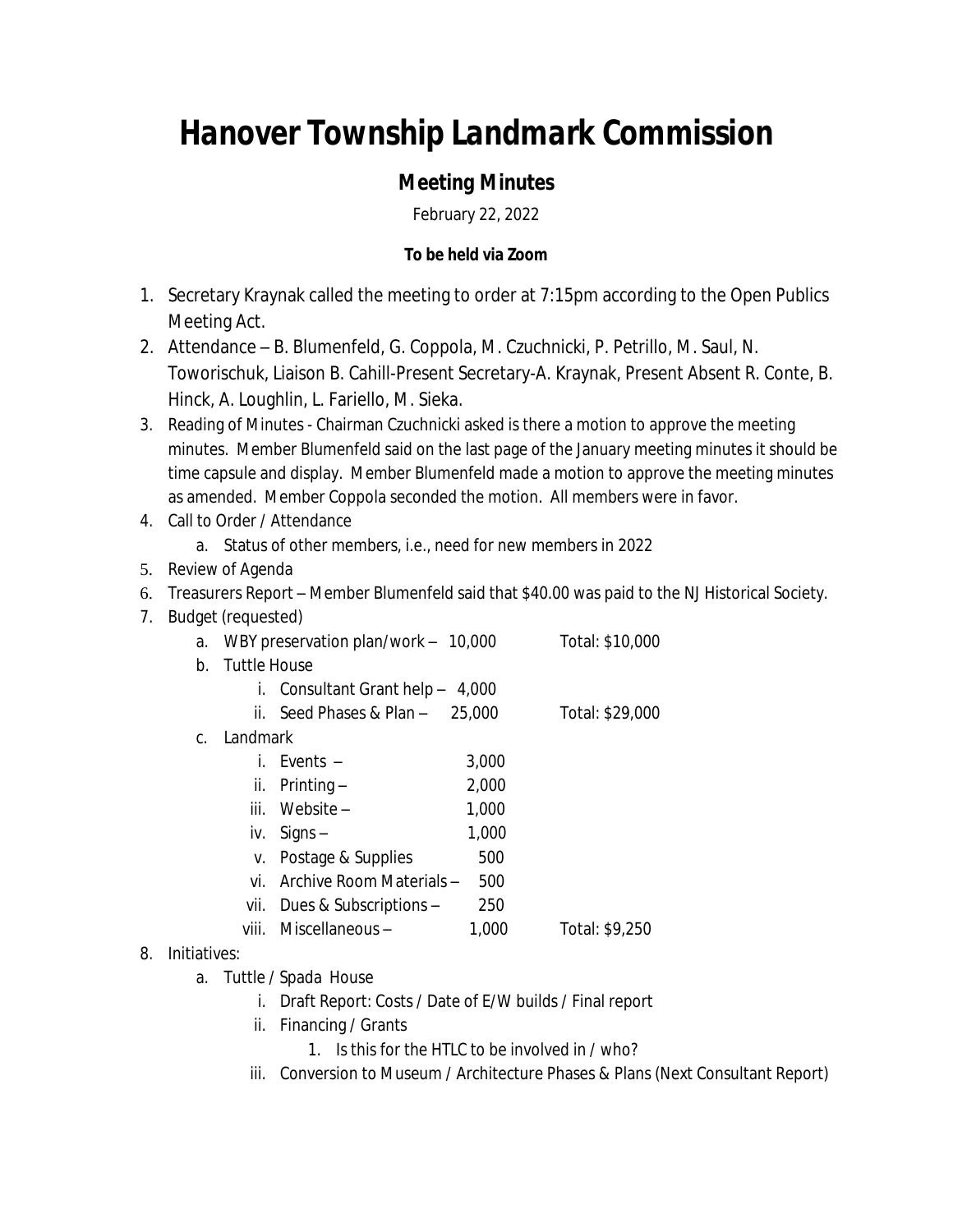- 1. Status of House Winterizing/Security/Repairs Liaison Cahill said that the DPW is visiting the Tuttle House at least 3 times a week if the temperature is below 32 degrees. Liaison Cahill said if the temperature is above 32 degrees it will be less than 3 times a week. Chairman Czuchnicki said on the report that two halves of the house were built at the same then on another page it says it's not.
- 2. Foundation repairs
- 3. Sill Plate Repairs
- 4. Floor reinforcements
- 5. Paint removal/repainting
- 6. Removal of side, chain link Fence  $\rightarrow$  WBY
- 7. Removal of Side Hedge
- 8. Circular Driveway
- 9. Guard Rail in front of house & WBY
- iv. Dialogue with Spada Family Chairman Czuchnicki said to send Theresa any questions you would like to ask the Spada family. Theresa is keeping a list of the questions and replies from the Spada family.
- b. "Whippany Historic (WiHi)"
	- i. Coordinate with Organizations: EDAC, RR Museum, etc.
	- ii. Proclamation, Tuttle House, and HHA need advertising,
	- iii. Signage
		- 1. Routes 287, 80, 46, 24, and 10 signs Follow up with Mr. Giorgio
		- 2. Within Township (10 signs to be installed)
	- iv. Status of the Historic Element of HT Town Plan
- c. Burying Yard:
	- i. Status: Repairs to the gate
	- ii. Status: Entrance Lane Construction
	- iii. Plan for new Stone preservation
	- iv. Repair to fence and hedge
	- v. Guardrail on Rt. 10
- d. Archive Room
	- i. Status Secretary Kraynak said the 39 photo negatives to be processed to photos are at the photo lab. Secretary Kraynak asked if we could purchase a CD with the photos the cost would be approximately \$3.00 - \$4.00. Also, Secretary Kraynak asked if we could purchase a 5x7 photo album approximate cost is \$7.99. All members agreed okay to purchase the 2 items.
	- ii. Mayor(s) Albohn & Iannaccone Materials (Status), Chairman Czuchnicki said that the Albohn items are in a museum in Southern NJ and the museum is closed.
	- iii. Policies for acquisition (Provenance?) Chairman Czuchnicki suggested a form with what I am donating to us.
- e. Time Capsule
	- i. Display where next?